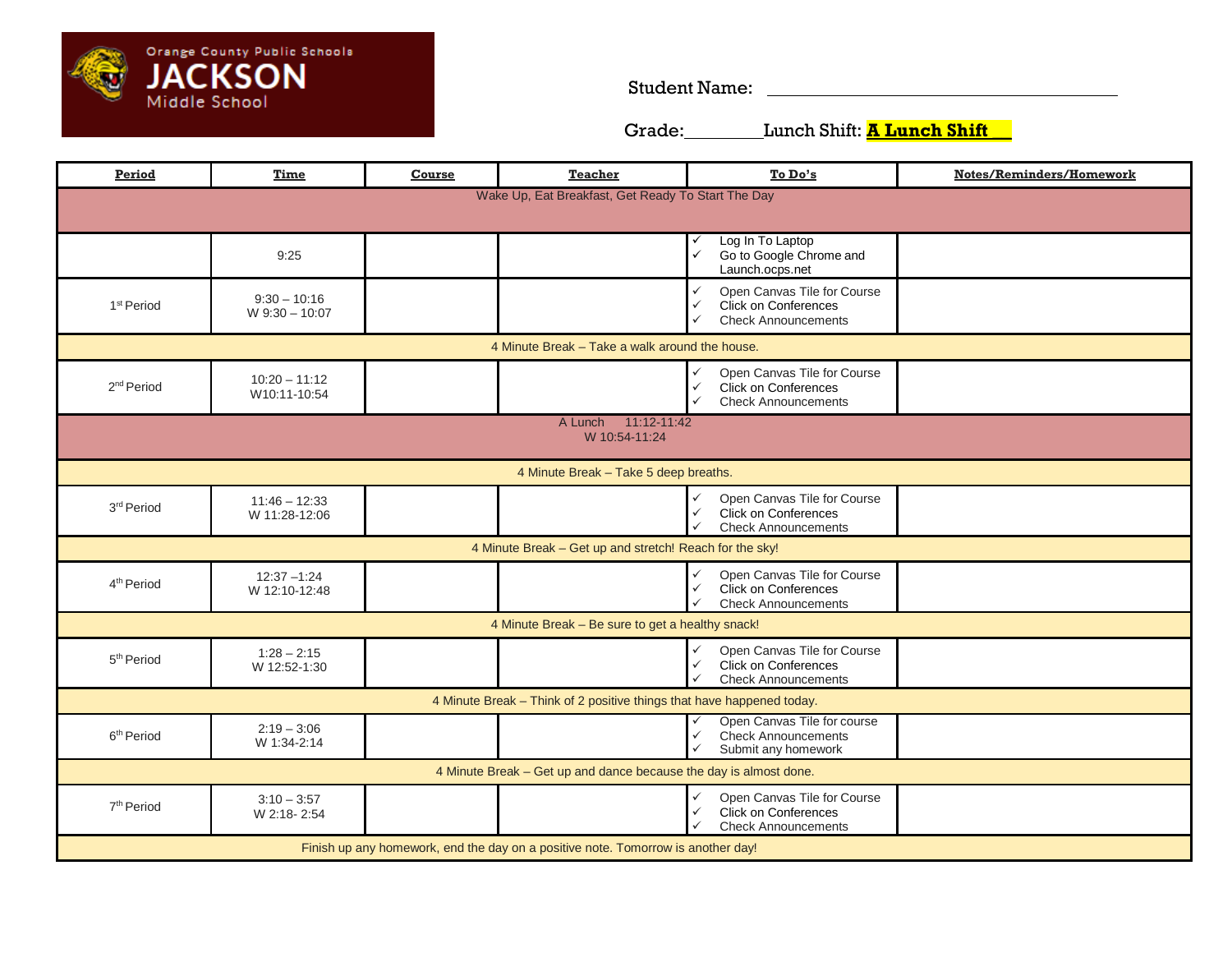

Student Name:

Grade: Lunch Shift: **B Lunch Shift**

| Period                                                                           | Time                              | <b>Course</b> | <b>Teacher</b> | To Do's                                                                                                                                  | Notes/Reminders/Homework |  |  |
|----------------------------------------------------------------------------------|-----------------------------------|---------------|----------------|------------------------------------------------------------------------------------------------------------------------------------------|--------------------------|--|--|
| Wake Up, Eat Breakfast, Get Ready To Start The Day                               |                                   |               |                |                                                                                                                                          |                          |  |  |
|                                                                                  | 9:25                              |               |                | Log In To Laptop<br>✓<br>$\checkmark$<br>Go to Google Chrome and<br>Launch.ocps.net                                                      |                          |  |  |
| 1 <sup>st</sup> Period                                                           | $9:30 - 10:16$<br>W 9:30-10:07    |               |                | $\checkmark$<br>Open Canvas Tile for Course<br><b>Click on Conferences</b><br>$\checkmark$<br><b>Check Announcements</b><br>$\checkmark$ |                          |  |  |
| 4 Minute Break - Take a walk around the house.                                   |                                   |               |                |                                                                                                                                          |                          |  |  |
| 2 <sup>nd</sup> Period                                                           | $10:20 - 11:12$<br>W 10:11-10:54  |               |                | Open Canvas Tile for Course<br>$\checkmark$<br>$\checkmark$<br>Click on Conferences<br><b>Check Announcements</b><br>✓                   |                          |  |  |
| 4 Minute Break - Take 5 deep breaths.                                            |                                   |               |                |                                                                                                                                          |                          |  |  |
| 3 <sup>rd</sup> Period                                                           | 11:16 -12:03<br>$W$ 10:58 - 11:36 |               |                | Open Canvas Tile for Course<br>$\checkmark$<br><b>Click on Conferences</b><br>$\checkmark$<br><b>Check Announcements</b>                 |                          |  |  |
| B Lunch 12:03-12:33<br>W 11:36-12:06                                             |                                   |               |                |                                                                                                                                          |                          |  |  |
| 4 Minute Break - Get up and stretch! Reach for the sky!                          |                                   |               |                |                                                                                                                                          |                          |  |  |
| 4 <sup>th</sup> Period                                                           | $12:37 - 1:24$<br>W 12:10-12:48   |               |                | $\checkmark$<br>Open Canvas Tile for Course<br><b>Click on Conferences</b><br>$\checkmark$<br><b>Check Announcements</b><br>$\checkmark$ |                          |  |  |
| 4 Minute Break - Be sure to get a healthy snack!                                 |                                   |               |                |                                                                                                                                          |                          |  |  |
| 5 <sup>th</sup> Period                                                           | $1:28 - 2:15$<br>$W$ 12:52 - 1:30 |               |                | Open Canvas Tile for Course<br>$\checkmark$<br>$\checkmark$<br><b>Click on Conferences</b><br>$\checkmark$<br><b>Check Announcements</b> |                          |  |  |
| 4 Minute Break - Think of 2 positive things that have happened today.            |                                   |               |                |                                                                                                                                          |                          |  |  |
| 6 <sup>th</sup> Period                                                           | $2:19 - 3:06$<br>W 1:34-2:14      |               |                | Open Canvas Tile for Course<br>$\checkmark$<br><b>Click on Conferences</b><br>$\checkmark$<br><b>Check Announcements</b><br>$\checkmark$ |                          |  |  |
| 4 Minute Break - Get up and dance because the day is almost done.                |                                   |               |                |                                                                                                                                          |                          |  |  |
| 7 <sup>th</sup> Period                                                           | $3:10 - 3:57$<br>$W 2:18 - 2:54$  |               |                | Open Canvas Tile for Course<br>$\checkmark$<br>$\checkmark$<br><b>Click on Conferences</b><br>✓<br><b>Check Announcements</b>            |                          |  |  |
| Finish up any homework, end the day on a positive note. Tomorrow is another day! |                                   |               |                |                                                                                                                                          |                          |  |  |